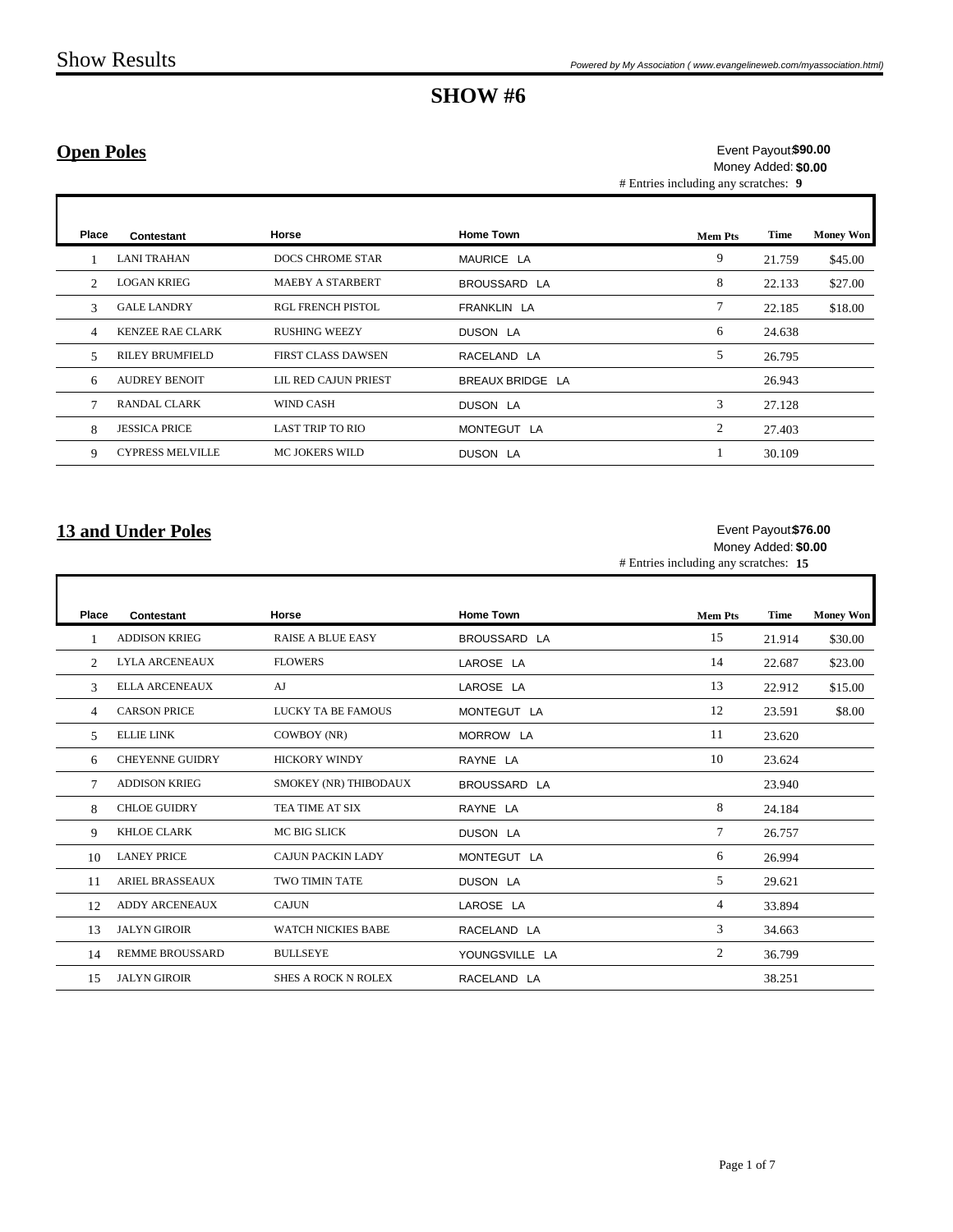# **8 & Under Beginner Yth or Spcl Needs Barrels**

### # Entries including any scratches: **3** Event Payout \$2.00 Money Added: **\$0.00**

| <b>Place</b> | Contestant             | Horse                     | <b>Home Town</b> | <b>Mem Pts</b> | Time   | <b>Money Won</b> |
|--------------|------------------------|---------------------------|------------------|----------------|--------|------------------|
|              | <b>PAISLEE CABROL</b>  | <b>JEANNES POCO BUENO</b> |                  |                | 28.330 | \$1.00           |
|              | <b>SPENCER PROBERT</b> | SETHS VILLAGE CHAMP       | VILLE PLATTE LA  |                | 50.423 | \$1.00           |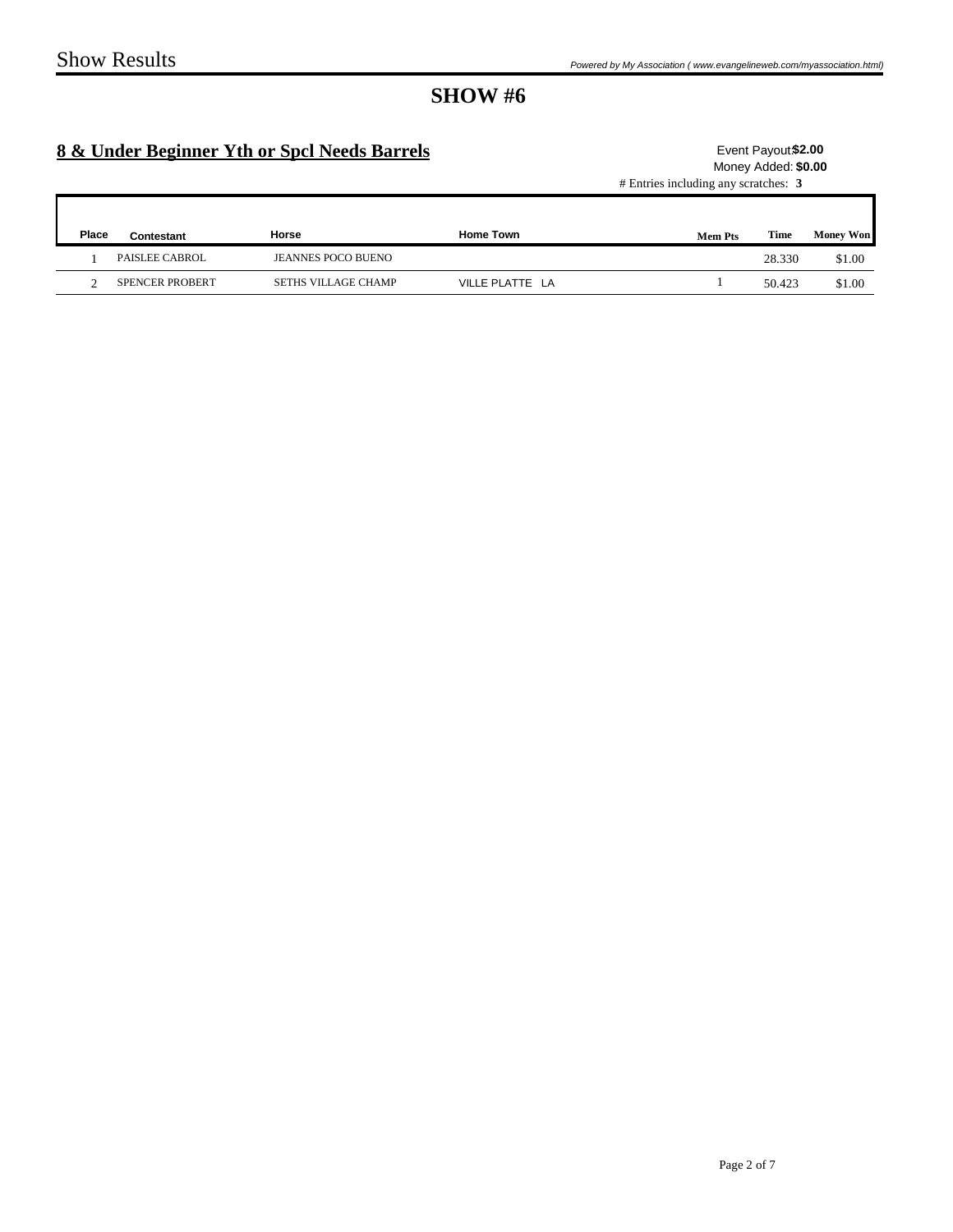## **Open 5D Barrels**

# Entries including any scratches: **53 \$995.00** Event Payout: Money Added: **\$0.00**

| 1D-Results     |                         |                                      |                      |             |                  |
|----------------|-------------------------|--------------------------------------|----------------------|-------------|------------------|
| Place          | Contestant              | Horse                                | <b>Home Town</b>     | <b>Time</b> | <b>Money Won</b> |
| 1              | <b>LOGAN KRIEG</b>      | <b>STARBERTS ELOISE</b>              | BROUSSARD LA         | 15.716      | \$109.00         |
| 2              | <b>ADDISON KRIEG</b>    | <b>RAISE A BLUE EASY</b>             | BROUSSARD LA         | 15.923      | \$66.00          |
| 3              | <b>CHEYENNE GUIDRY</b>  | LR U GOTTA B KIDDIN                  | RAYNE LA             | 16.126      | \$44.00          |
| $\overline{4}$ | <b>CARSON PRICE</b>     | LUCKY TA BE FAMOUS                   | MONTEGUT LA          | 16.207      |                  |
| 2D-Results     |                         |                                      |                      |             |                  |
| Place          | Contestant              | Horse                                | <b>Home Town</b>     | <b>Time</b> | <b>Money Won</b> |
| 1              | <b>TAMMY MANUEL</b>     | CATS WESTERN GREYSTO                 | CHURCH POINT LA      | 16.302      | \$104.00         |
| 2              | <b>LOGAN KRIEG</b>      | <b>MAEBY A STARBERT</b>              | BROUSSARD LA         | 16.325      | \$63.00          |
| 3              | CHRISTY DRUMMOND        | CRUISECONTROLCOWBOY                  | SAINT MARTINVILLE LA | 16.334      | \$42.00          |
| $\overline{4}$ | <b>KRISTEN DOMINGUE</b> | Skip It Im Broke                     | SCOTT LA             | 16.431      |                  |
| 5              | ARIEL BRASSEAUX         | MISS SILVER GEORGIA                  | DUSON LA             | 16.441      |                  |
| 6              | <b>KRISTEN DOMINGUE</b> | <b>WATERS UP</b>                     | SCOTT LA             | 16.492      |                  |
| $\tau$         | <b>KENZIE TRAHAN</b>    | <b>GUILTY OF A GOOD TIME</b>         | NEW IBERIA LA        | 16.557      |                  |
| 8              | <b>SHAWN ARCENEAUX</b>  | KING LEE PEPPY EK                    | BREAUX BRIDGE LA     | 16.587      |                  |
| 9              | <b>SAVANNAH KOPP</b>    | <b>DUCHESS</b>                       | ABBEVILLE LA         | 16.595      |                  |
| 10             | <b>ARIEL BRASSEAUX</b>  | SPLASHMESOMETRADITION (APHA DUSON LA |                      | 16.634      |                  |
| 11             | ELLEYANA MIGUEZ         | <b>HORSE</b>                         | NEW IBERIA LA        | 16.682      |                  |
| 3D-Results     |                         |                                      |                      |             |                  |
| Place          | <b>Contestant</b>       | Horse                                | <b>Home Town</b>     | <b>Time</b> | <b>Money Won</b> |
| 1              | <b>SHELBI RICHARD</b>   | RAMSI (NR) RICHARD                   | CHURCH POINT LA      | 16.728      | \$99.00          |
| 2              | <b>ASHLYN TEMPLET</b>   | <b>EYES ON JOE</b>                   | YOUNGSVILLE LA       | 16.854      | \$60.00          |
| 3              | <b>LANI TRAHAN</b>      | <b>DOCS CHROME STAR</b>              | MAURICE LA           | 16.857      | \$40.00          |
| $\overline{4}$ | <b>CHLOE GUIDRY</b>     | TEA TIME AT SIX                      | RAYNE LA             | 16.925      |                  |
| 5              | <b>JALYN GIROIR</b>     | WATCH NICKIES BABE                   | RACELAND LA          | 16.958      |                  |
| 6              | ARIEL BRASSEAUX         | TWO TIMIN TATE                       | DUSON LA             | 16.968      |                  |
| $\tau$         | <b>HANNAH LATIOLAIS</b> | PEPPYS PEPTO LENA                    | ST MARTINVILLE LA    | 16.990      |                  |
| 8              | <b>RYLON ARMENTOR</b>   | <b>FIRE</b>                          | NEW IBERIA LA        | 16.995      |                  |
| 9              | <b>GALE LANDRY</b>      | RGL FRENCH PISTOL                    | FRANKLIN LA          | 17.068      |                  |
| 10             | KYLE L. CARTIMIGLIA     | HAZEL (NR)                           | NEW IBERIA LA        | 17.094      |                  |
| 11             | SHAWN ARCENEAUX         | SILK TIES AND CORONA                 | BREAUX BRIDGE LA     | 17.113      |                  |
| 4D-Results     |                         |                                      |                      |             |                  |
| Place          | <b>Contestant</b>       | Horse                                | <b>Home Town</b>     | <b>Time</b> | <b>Money Won</b> |
| 1              | <b>JESSICA PRICE</b>    | <b>LAST TRIP TO RIO</b>              | MONTEGUT LA          | 17.235      | \$94.00          |
| 2              | RILEY BRUMFIELD         | FIRST CLASS DAWSEN                   | RACELAND LA          | 17.243      | \$57.00          |
| 3              | <b>LOGAN KRIEG</b>      | STARBERT LITE LADY                   | BROUSSARD LA         | 17.274      | \$38.00          |
| $\overline{4}$ | <b>SAVANNAH KOPP</b>    | <b>BARON (NR) MUFFOLETTO</b>         | ABBEVILLE LA         | 17.321      |                  |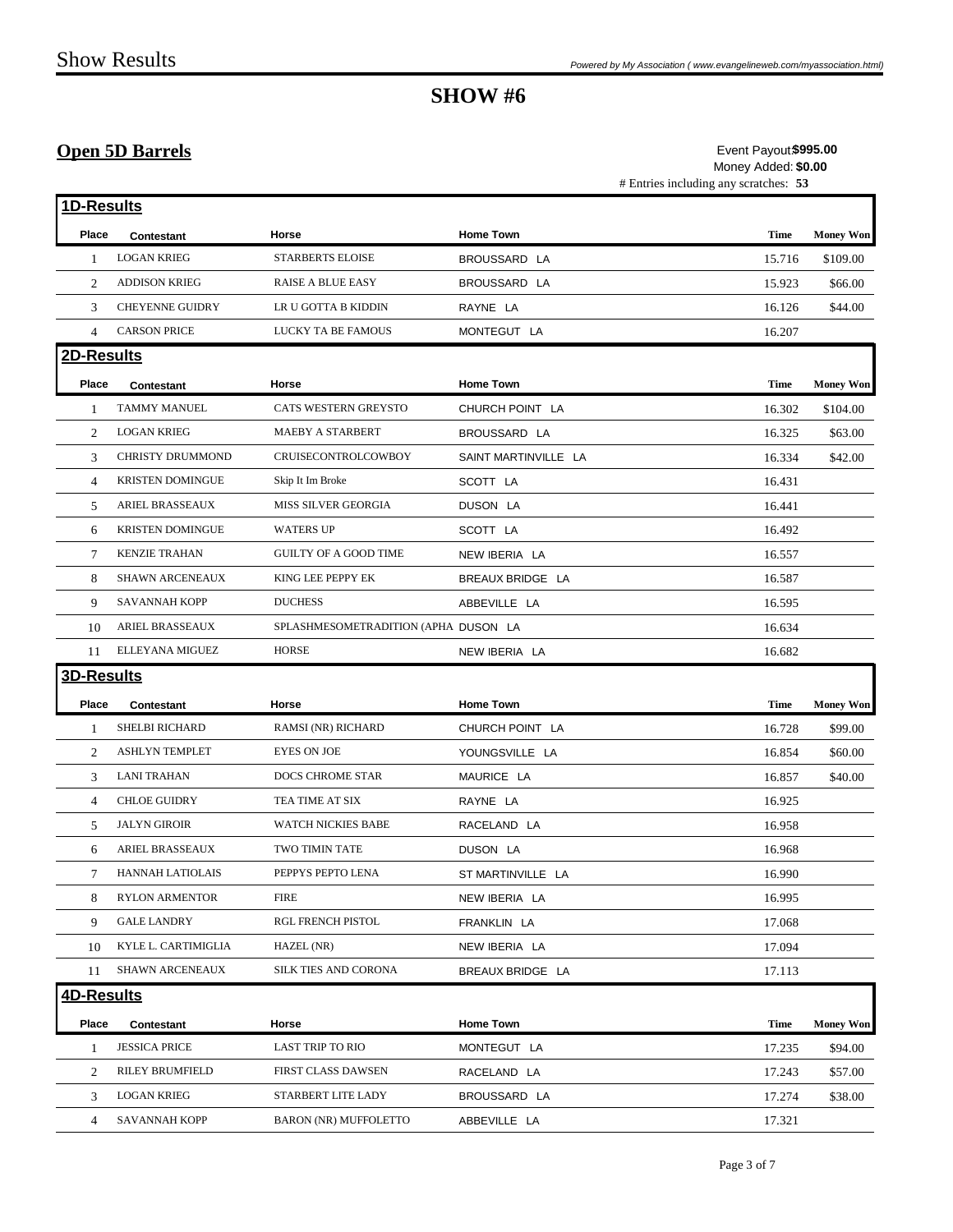## **SHOW #6** 5 AUDREY BENOIT LIL RED CAJUN PRIEST BREAUX BRIDGE LA 17.340 6 ELLA ARCENEAUX GRUELLO LAROSE LA 17.405 7 BAYLIE NEWMAN SETHS VILLAGE CHAMP VILLE PLATTE LA 17.427 8 KRISTEN DOMINGUE RAMSEY SCOTT LA 17.600 9 ADDY ARCENEAUX SOODIE LAROSE LA 17.651 **5D-Results Place Contestant Horse Home Town Time Money Won** 1 HOLLIE METZ READY RED DAZZLE NEW IBERIA LA 17.796 \$89.00 2 CINDY DOMINGUE LD COOPS CORONA SCOTT LA 17.849 \$54.00 3 ELLIE LINK COWBOY (NR) MORROW LA 17.925 \$36.00 4 LEXIE OWENS PUDDIN GOLD DOLLAR 17.989 5 CADEE DAUTREUIL NADIE (NR) ARNAUDVILLE LA 18.452 6 ALLI KIDDER PISTOLS LITTLE CAT ARNAUDVILLE LA 19.360 7 KATHY DEHART MO GOSSIP GIBSON LA 19.765 8 CASSIE VICKNAIR GUNPOWDERSREQUEST ST MARTINVILLE LA 21.458 9 HOLLY PARRISH FQHR LADY RIVER BREAUX BRIDGE LA 23.212

| 10    | <b>CASSIE VICKNAIR</b>  | <b>FLAMING FRENCHWOMAN</b> | ST MARTINVILLE LA | 26.325      |                  |  |  |  |  |  |  |
|-------|-------------------------|----------------------------|-------------------|-------------|------------------|--|--|--|--|--|--|
| 11    | <b>REMME BROUSSARD</b>  | <b>BULLSEYE</b>            | YOUNGSVILLE LA    | 26.844      |                  |  |  |  |  |  |  |
|       | <b>No Time-Results</b>  |                            |                   |             |                  |  |  |  |  |  |  |
| Place | Contestant              | Horse                      | <b>Home Town</b>  | <b>Time</b> | <b>Money Won</b> |  |  |  |  |  |  |
|       | <b>MEGAN BURSON</b>     | <b>NOELS FAMOUS NATIVE</b> | HOUMA LA          | 821.094     |                  |  |  |  |  |  |  |
|       | <b>LYLA ARCENEAUX</b>   | <b>FLOWERS</b>             | LAROSE LA         | 821.577     |                  |  |  |  |  |  |  |
|       | <b>LANEY PRICE</b>      | <b>CAJUN PACKIN LADY</b>   | MONTEGUT LA       | 822.085     |                  |  |  |  |  |  |  |
|       | <b>CHEYENNE GUIDRY</b>  | <b>HICKORY WINDY</b>       | RAYNE LA          | 822.245     |                  |  |  |  |  |  |  |
|       | <b>ADDISON KRIEG</b>    | SMOKEY (NR) THIBODAUX      | BROUSSARD LA      | 822.263     |                  |  |  |  |  |  |  |
|       | <b>KRISTEN DOMINGUE</b> | <b>SHAO WAGON</b>          | SCOTT LA          | 824.207     |                  |  |  |  |  |  |  |
|       | <b>ELLA ARCENEAUX</b>   | AJ                         | LAROSE LA         | 827.043     |                  |  |  |  |  |  |  |
|       |                         |                            |                   |             |                  |  |  |  |  |  |  |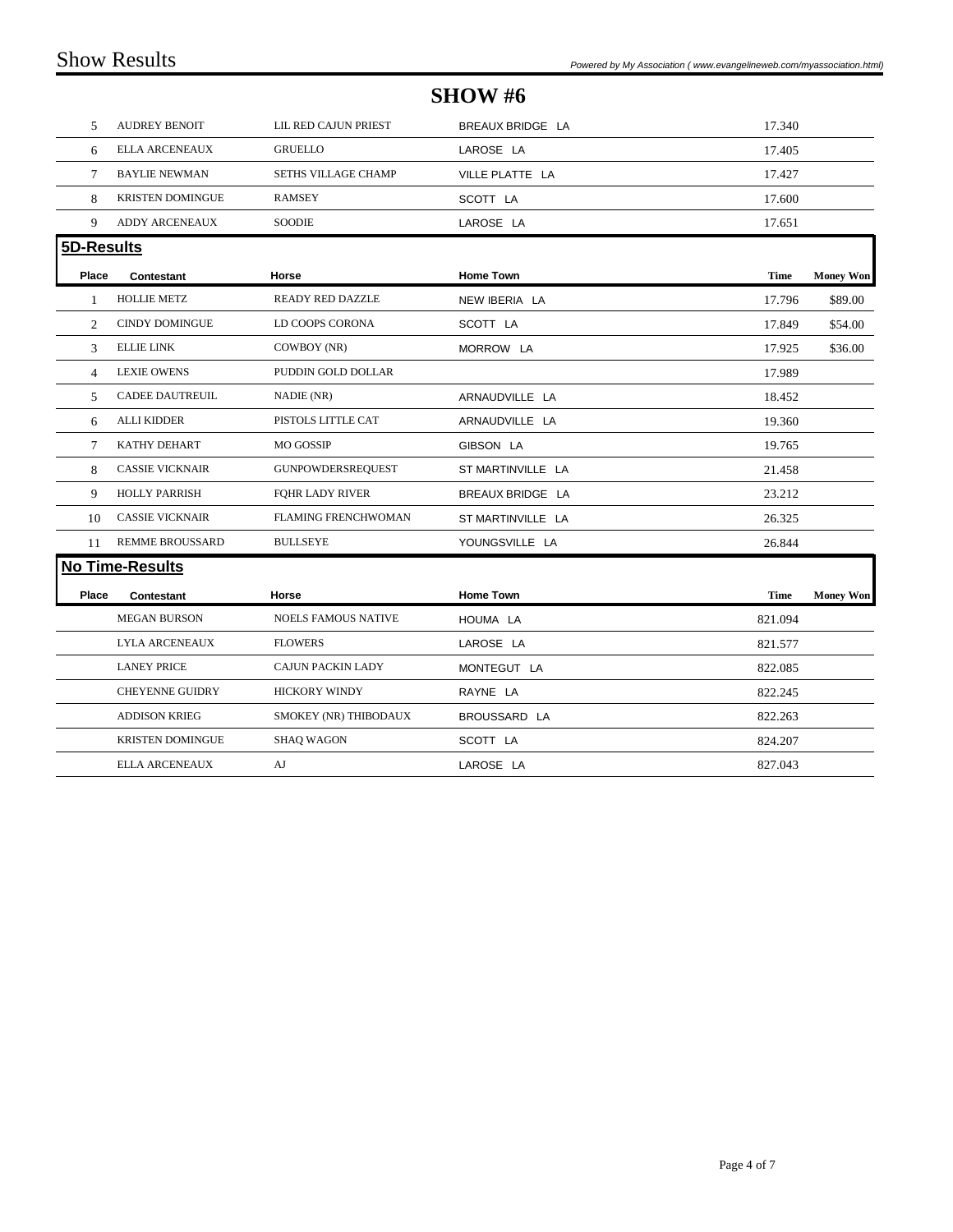$\overline{\phantom{a}}$ 

# **SHOW #6**

## **12 and Under Barrels**

# Entries including any scratches: **17 \$86.00** Event Payout: Money Added: **\$0.00**

ï

| Place          | Contestant             | Horse                                | <b>Home Town</b> | <b>Mem Pts</b> | <b>Time</b> | <b>Money Won</b> |
|----------------|------------------------|--------------------------------------|------------------|----------------|-------------|------------------|
|                | <b>ADDISON KRIEG</b>   | <b>RAISE A BLUE EASY</b>             | BROUSSARD LA     | 17             | 15.923      | \$26.00          |
| $\mathfrak{D}$ | <b>CHEYENNE GUIDRY</b> | LR U GOTTA B KIDDIN                  | RAYNE LA         |                | 16.126      | \$21.00          |
| 3              | <b>ARIEL BRASSEAUX</b> | SPLASHMESOMETRADITION (APHA DUSON LA |                  | 15             | 16.634      | \$17.00          |
| $\overline{4}$ | <b>JALYN GIROIR</b>    | <b>WATCH NICKIES BABE</b>            | RACELAND LA      |                | 16.747      | \$13.00          |
| 5              | <b>CHLOE GUIDRY</b>    | TEA TIME AT SIX                      | RAYNE LA         | 13             | 16.925      | \$9.00           |
| 6              | <b>ELLA ARCENEAUX</b>  | <b>GRUELLO</b>                       | LAROSE LA        | 12             | 17.405      |                  |
| 7              | <b>ADDY ARCENEAUX</b>  | <b>SOODIE</b>                        | LAROSE LA        | 11             | 17.651      |                  |
| 8              | <b>SAVANNAH KOPP</b>   | <b>BARON (NR) MUFFOLETTO</b>         | ABBEVILLE LA     |                | 17.790      |                  |
| 9              | <b>BAILEE BOURQUE</b>  | PLAN TO TWIST                        | NEW IBERIA LA    | 9              | 19.172      |                  |
| 10             | <b>LYLA ARCENEAUX</b>  | <b>FLOWERS</b>                       | LAROSE LA        | 8              | 21.577      |                  |
| 11             | <b>LANEY PRICE</b>     | <b>CAJUN PACKIN LADY</b>             | MONTEGUT LA      | 7              | 22.085      |                  |
| 12             | <b>ELLIE LINK</b>      | COWBOY (NR)                          | MORROW LA        | 6              | 23.427      |                  |
| 13             | <b>JALYN GIROIR</b>    | <b>SHES A ROCK N ROLEX</b>           | RACELAND LA      |                | 24.327      |                  |
| 14             | <b>ELAYNE LEGER</b>    | ROSIE (NR)                           | NEW IBERIA LA    | 4              | 26.189      |                  |
| 15             | <b>BRITTNEY TATE</b>   | <b>JEANNES POCO BUENO</b>            | PARKS LA         | 3              | 26.469      |                  |
| 16             | <b>REMME BROUSSARD</b> | <b>BULLSEYE</b>                      | YOUNGSVILLE LA   | 2              | 26.844      |                  |
|                | <b>ISABEL SCOTT</b>    | <b>JOE EFFORT</b>                    |                  |                | 999.000     |                  |

## **13-18 Youth Barrels**

### **\$70.00** Event Payout: Money Added: **\$0.00**

# Entries including any scratches: **7**

| Place         | Contestant            | Horse                   | <b>Home Town</b> | <b>Mem Pts</b> | Time   | <b>Money Won</b> |
|---------------|-----------------------|-------------------------|------------------|----------------|--------|------------------|
|               | <b>LOGAN KRIEG</b>    | <b>STARBERTS ELOISE</b> | BROUSSARD LA     | o              | 15.716 | \$42.00          |
| $\mathcal{D}$ | <b>CARSON PRICE</b>   | LUCKY TA BE FAMOUS      | MONTEGUT LA      | 6              | 16.207 | \$28.00          |
| 3             | <b>LOGAN KRIEG</b>    | <b>MAEBY A STARBERT</b> | BROUSSARD LA     |                | 16.325 |                  |
| 4             | ELLEYANA MIGUEZ       | <b>HORSE</b>            | NEW IBERIA LA    |                | 16.682 |                  |
| 5             | <b>RYLON ARMENTOR</b> | <b>FIRE</b>             | NEW IBERIA LA    | 3              | 16.995 |                  |
| 6             | <b>HOLLIE METZ</b>    | <b>READY RED DAZZLE</b> | NEW IBERIA LA    |                | 17.796 |                  |
|               | <b>LEXIE OWENS</b>    | PUDDIN GOLD DOLLAR      |                  |                | 17.989 |                  |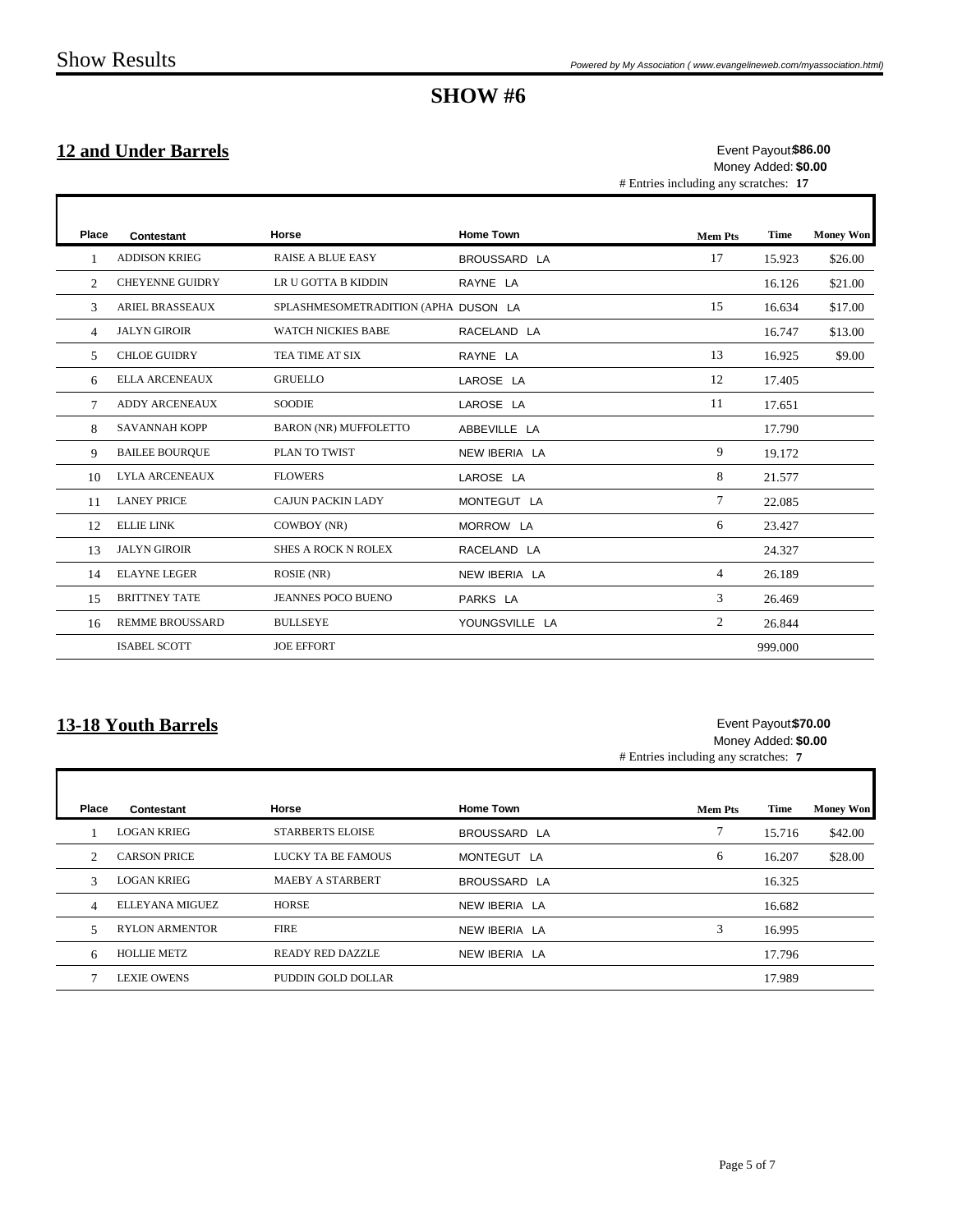# **19-39 Young Adult Barrels**

### # Entries including any scratches: **8 \$80.00** Event Payout: Money Added: **\$0.00**

| Place                         | Contestant               | Horse                      | <b>Home Town</b>  | Mem Pts | Time    | <b>Money Won</b> |
|-------------------------------|--------------------------|----------------------------|-------------------|---------|---------|------------------|
|                               | <b>KRISTEN DOMINGUE</b>  | Skip It Im Broke           | SCOTT LA          | 8       | 16.431  | \$48.00          |
| $\mathfrak{D}_{\mathfrak{p}}$ | <b>ASHLYN TEMPLET</b>    | <b>EYES ON JOE</b>         | YOUNGSVILLE LA    | 7       | 16.854  | \$32.00          |
| 3                             | <b>LANI TRAHAN</b>       | <b>DOCS CHROME STAR</b>    | MAURICE LA        | 6       | 16.857  |                  |
| $\overline{\mathcal{A}}$      | <b>HANNAH LATIOLAIS</b>  | PEPPYS PEPTO LENA          | ST MARTINVILLE LA | 5       | 16.990  |                  |
| 5                             | <b>JESSICA PRICE</b>     | <b>LAST TRIP TO RIO</b>    | MONTEGUT LA       | 4       | 17.235  |                  |
| 6                             | <b>BAYLIE NEWMAN</b>     | <b>SETHS VILLAGE CHAMP</b> | VILLE PLATTE LA   | 3       | 17.427  |                  |
|                               | KATHRYN TAMBURELLO       | <b>GIZMO</b>               | CARENCRO LA       | 2       | 20.187  |                  |
|                               | <b>MADELINE ALLEMOND</b> | <b>DUN SLICK FORMULA</b>   | LAFAYETTE LA      |         | 999.000 |                  |

### **40 and Over Senior Barrels**

### # Entries including any scratches: **5 \$50.00** Event Payout: Money Added: **\$0.00**

| Place | Contestant             | Horse                | <b>Home Town</b>     | Mem Pts | <b>Time</b> | <b>Money Won</b> |
|-------|------------------------|----------------------|----------------------|---------|-------------|------------------|
|       | <b>TAMMY MANUEL</b>    | CATS WESTERN GREYSTO | CHURCH POINT LA      |         | 16.302      | \$30.00          |
| C     | <b>SHAWN ARCENEAUX</b> | KING LEE PEPPY EK    | BREAUX BRIDGE LA     | 4       | 16.587      | \$20.00          |
|       | <b>CINDY DOMINGUE</b>  | LD COOPS CORONA      | SCOTT LA             |         | 18.202      |                  |
| 4     | KATHY DEHART           | MO GOSSIP            | GIBSON LA            | ◠       | 19.765      |                  |
|       | DEANNA THERIOT         | <b>SISSY</b>         | <b>SCOTT</b><br>∵ LA |         | 22.186      |                  |

### **\$2500 Novice Horse Barrels**

# Entries including any scratches: **5** Event Payout \$50.00 Money Added: **\$0.00**

| Place | Contestant              | Horse                       | <b>Home Town</b>     | Mem Pts | Time   | <b>Money Won</b> |
|-------|-------------------------|-----------------------------|----------------------|---------|--------|------------------|
|       | <b>TAMMY MANUEL</b>     | CATS WESTERN GREYSTO        | CHURCH POINT LA      |         | 16.302 | \$30.00          |
|       | <b>CHRISTY DRUMMOND</b> | CRUISECONTROLCOWBOY         | SAINT MARTINVILLE LA | 4       | 16.334 | \$20.00          |
|       | <b>KENZIE TRAHAN</b>    | GUILTY OF A GOOD TIME       | NEW IBERIA LA        |         | 16.557 |                  |
|       | <b>SHELBI RICHARD</b>   | <b>RAMSI (NR) RICHARD</b>   | CHURCH POINT LA      |         | 16.728 |                  |
|       | <b>SHAWN ARCENEAUX</b>  | <b>SILK TIES AND CORONA</b> | BREAUX BRIDGE LA     |         | 17.113 |                  |